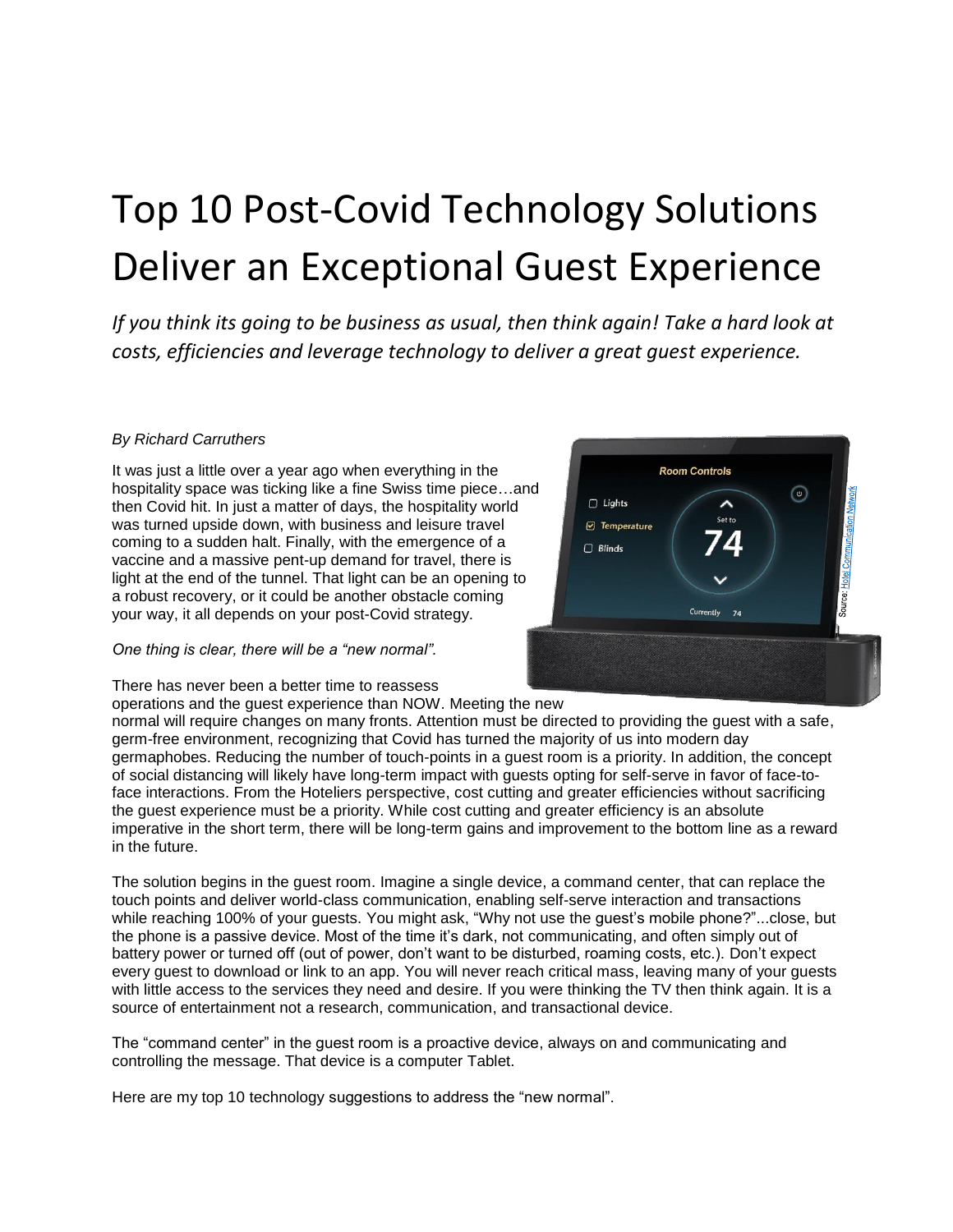# **10. Virtual Concierge**

You may remember those lines in front of the Concierge desk. Guests waiting patiently for restaurant recommendations and reservations, info on tours, spa treatments, golf, and ultimately making reservations. That social interaction pre-Covid was at times pleasant and at other times just annoying…ask any Millennial. Guests still value and seek out the hotel recommendations but given the advances in communication technology today and the limits on face-to-face interaction, it's best to deliver this information directly to the guest. The most effective and safest way to reach 100% of the guests is to make this available in the guest room…on the "command center", the Tablet. Its large screen is ideal to visualize and market the experience, and it's transactional, allowing the guest to reserve, pay or charge. **9. Self-Serve Kiosk**

The new normal doesn't change the need for guest comfort, but it does change the behavior behind satisfying these needs. Help the guest find what they need on a highly visible and easy to use app on the Tablet. It could be extra towels, a blanket, coffee pods from housekeeping, a reservation at a local restaurant, booking time at the spa or requesting snacks from you "grab-and-go". Help the quest help themselves and minimize the staff support and face to face interaction.

#### **8. Remove Paper**

A clean room is imperative post-Covid, which means that the paper in the guest room must be eliminated. That includes menus, magazines, brochures and the hotel compendium. How do you replace all of that… put it on the TV? Time and time again the TV has proven to be the last place people will look for such information and statistically it has been a massive disappointment. The solution is to build your compendium and marketing materials on a device that is communicating all day long, the guest room Tablet.

#### **7. Elevate the Experience**

I know you care about the comfort, safety and wellbeing of your guests, and this is perhaps more germane in the post-Covid new normal. Now is the



time to leverage technology to listen to your guests to ensure they have that great guest experience. Use the in-room Tablet to ask your guests daily, "How is your stay?" Be alert and respond immediately. A guest that recognizes and experiences your support in-stay will reward you on Trip Advisor® and through other social media reviews.

#### **6. Alarm Clock**

It's time to retire this dust-gathering and generally inaccurate object from the guest room. Integrating the alarm clock on the Tablet removes yet another device from the room. The Tablet will not only keep accurate time it is your Wake-Up call replacement or backup that can be voice activated, consolidated on one device, with minimal or no touch point whatsoever. Reset for the next guest guarantees no unwanted alarms or wake-up calls.

#### **5. Room Controls**

Turning on the lights and adjusting the room temperature are all touch points in the room. These touch points can be eliminated with room controls on the command center. While this may be an upgrade, it should be, if not already, on your next room renovation plan. If your budget includes remote blinds, this too can be controlled from the same device. You are also a step away from voice control and a true notouch control space.

#### **4. Communicate**

Communicating with the guest post-Covid is a challenge but it has never been more important. It's time to leverage technology to reach your guest, and the two best ways to accomplish that are on their mobile and on the Tablet "command center" in the room. The TV?...in a word, NO. The TV is off most of the time, so it fails as a communication tool. Room drops...in the 21<sup>st</sup> century...really? Whether it's a notice of window cleaning, a note from housekeeping, a promotion for the spa, or a warning of heavy rainfall, keeping in touch with the guest is so very important and builds trust, confidence, and loyalty. Take control of the message.

#### **3. Attract Group Business**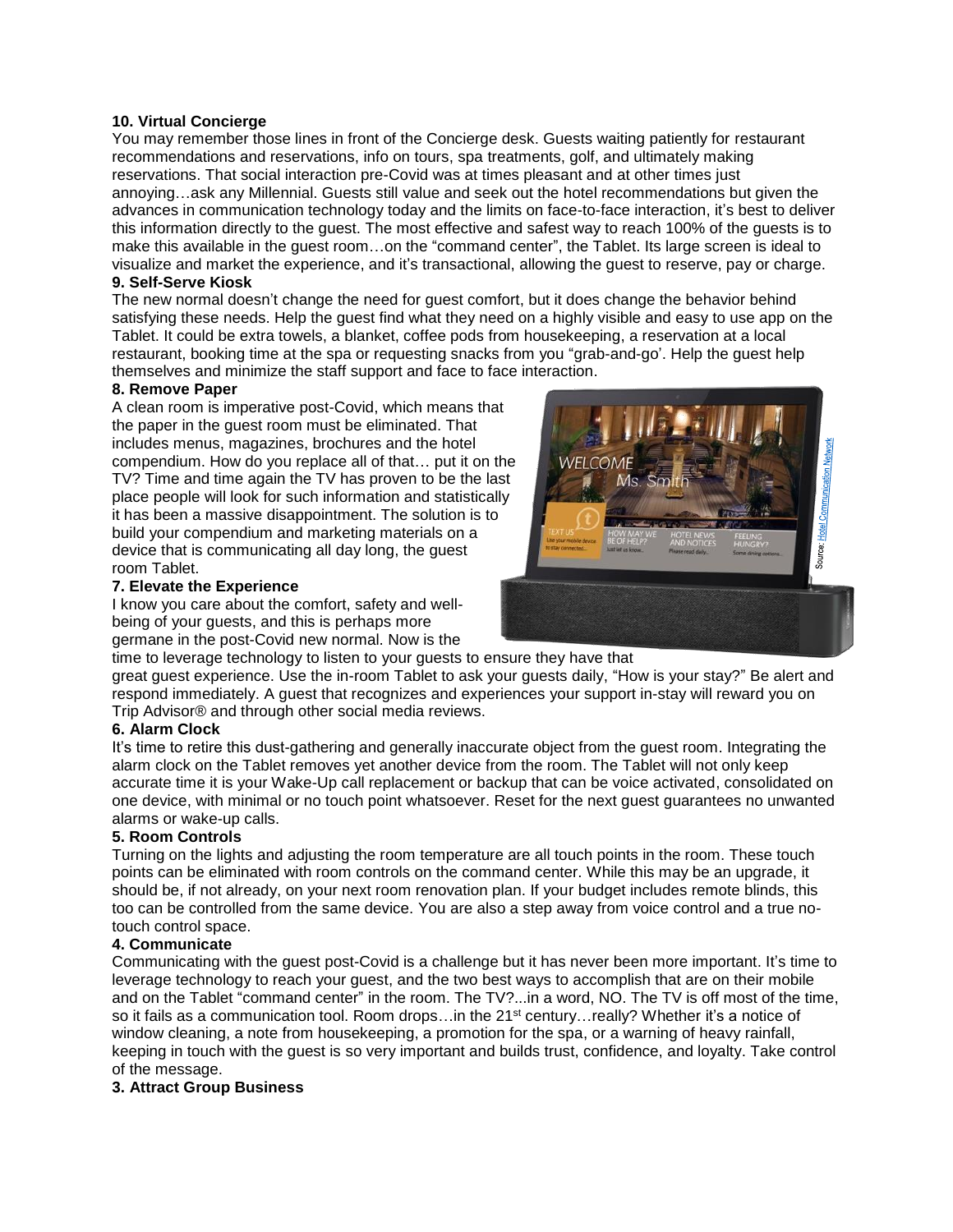Business travelers will come back but there will be a new normal in play here as well. A lot of business has been done via remote video conferencing over the Covid period, but business is still conducted based on trust and familiarity, which will bring back the need for meetings and conventions. Luring them back to your hotel will require some finesse, and aggressive promotion and technology can accomplish both and help you stand out from the crowd. Branding and communication for the organizer will be essential to attract sponsorship and build brand. There are Tablet applications that will deliver a unique set of screens to meeting attendees, deliver vital meeting communications and provide a highly visible platform for branding and sponsorship.

### **2. Housekeeping**

Covid has turned housekeeping upside down. Prior to Covid, guests were asked if they wanted to opt out of housekeeping during their stay and now, thanks to Covid, your room will be untouched during your stay unless you opt in. The question now is, "Do you want your room made up during your stay?" and housekeeping will want to know when the room will be vacant to maintain social distancing. Each day the Tablet will pop up a window asking, "Do you wish to have your room made up tomorrow?" If the answer is yes then the guest is prompted to provide a time when the room will be vacant. A report is sent at the end of the day with a schedule of rooms and times for housekeeping. This is not only a convenience for the guest, but it's also a cost saving schedule support for housekeeping.



#### **1. F&B**

If your hotel is defined by its great kitchen then it's time to look at digitizing your menu with a cost-saving, revenue generating room service app on a Tablet and available on the guest device. If you are not defined by your outstanding kitchen you may already have entertained the idea of eliminating or replacing room service. Maintaining room service is more often than not a money losing, but necessary, amenity. This might be the perfect time to look at alternatives. The Tablet is the perfect platform to offer meals from a hand-picked selection of the best local cuisine. These hotel recommended dining establishments will deliver directly to the guest room or lobby, and guests can charge it to the room via PMS integration. This is not a solution for the mega meal providers but a partnership between you and HCN with a generous revenue share to make this a no brainer post-Covid solution.

Technology is impacting your guests in every aspect of their daily lives and they are becoming more and more comfortable with the convenience afforded to them. Tablets are now a ubiquitous tool in the household, as are Google Home® and Alexa®. Even the family car is now equipped with a "Tablet" screen with voice controls. It's time to upgrade guest room technology to benefit from lower operating costs, greater efficiencies, shared revenues, and be prepared for the "new normal".



#### **About the Author**

Richard Caruthers is Co-Founder and Chief Operating Officer of Hotel Communication Network (HCN), an Ottawa, Ontario, Canada provider of innovative high-value in-room tablets that keeps each guest connected to their hotel, city and each other.

**About The Hotel Communication Network (HCN) |** Founded in 2008, with headquarters in Ottawa, Ontario, Canada, The Hotel Communication Network has built on years of research and development to provide an innovative high-value guest amenity that keeps each guest connected to their hotel, city and each other. HCN Navigator guestroom tablets are installed in the most prestigious properties in major US metropolitan centers. For more information, visit